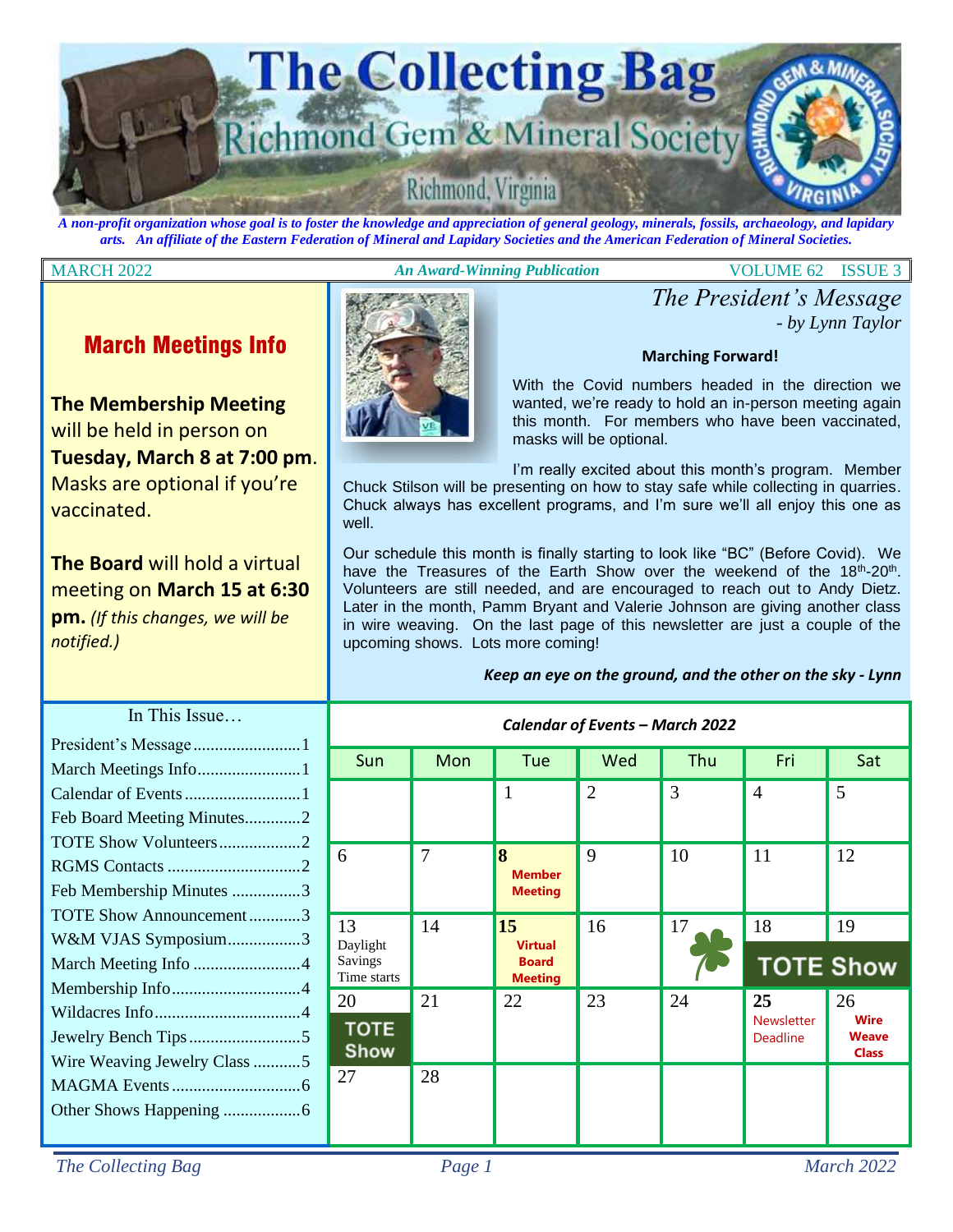## February Board Meeting Minutes

*For the Richmond Gem & Mineral Society February 18, 2021*

The February 2022 ZOOM Meeting of the RGMS Board was hosted by Webmaster Jim Campbell and opened by President Lynn Taylor at 6:35 p. m. Additional attendees were Pamm Bryant, , Andy Dietz, Jim Campbell, Thomas Hale, Cathy and Julia Paine, Eddie Patton, and Frank Toth.

President Lynn Taylor stated that he is currently working on a place to have a live board meeting. He also commented that he would like to see more club members at the board meetings.

Pamm announced that she will have a live speaker for the March meeting, but has not firmed up the speaker as of this meeting. The April speaker will be Dave Hutchison.

Andy Dietz noted that the Treasures of the Earth is still on for March 18 – 20 and that we need folks for set up, take down and to man the booth, particularly on Saturday.

Thomas Hale is continuing to digitize the RGMS records and data. To that end, he has made a directory of this data and needs to compare what he has to what is in Betsy Martin's data to ensure that he has covered all sources. The data bank is presently around 1 terabyte in size.

Kathy Paine announced that she wants to take the mini miners on a field trip to Mr. Jarrett's farm, which is along the Saylor's Creek battlefield to metal detect for relics this spring. She has also requested that we reserve a table for her at the Treasures of the Earth show this spring.

No Club field trips have been scheduled as of this meeting.

The Tuckahoe Library has been suggested as a place to have Board meetings. We have also been requested to place a display box at this library. Andy has requested that we move board meeting day from Tuesday as he has a conflict on that day for the foreseeable future. There was some discussion on this topic but nothing was changed for now.

Jim Campbell asked if there was someone who could tell the club about rockhounding as far as researching sites, safety, what to look for, etc. The Board agreed that we all could use a refresher on the subject and would look into a speaker for the topic.

There was no further business and the President adjourned the meeting at 7:43 p.m.

Respectfully submitted, Frank Toth, Recording Secretary



## Treasures of the Earth (TOTE) Show VOLUNTEERS NEEDED!

(set-up and take-down, displays and manning the booth)

Contact: Andy Dietz [dietziv@yahoo.com](mailto:dietziv@yahoo.com) or (804) 922-3905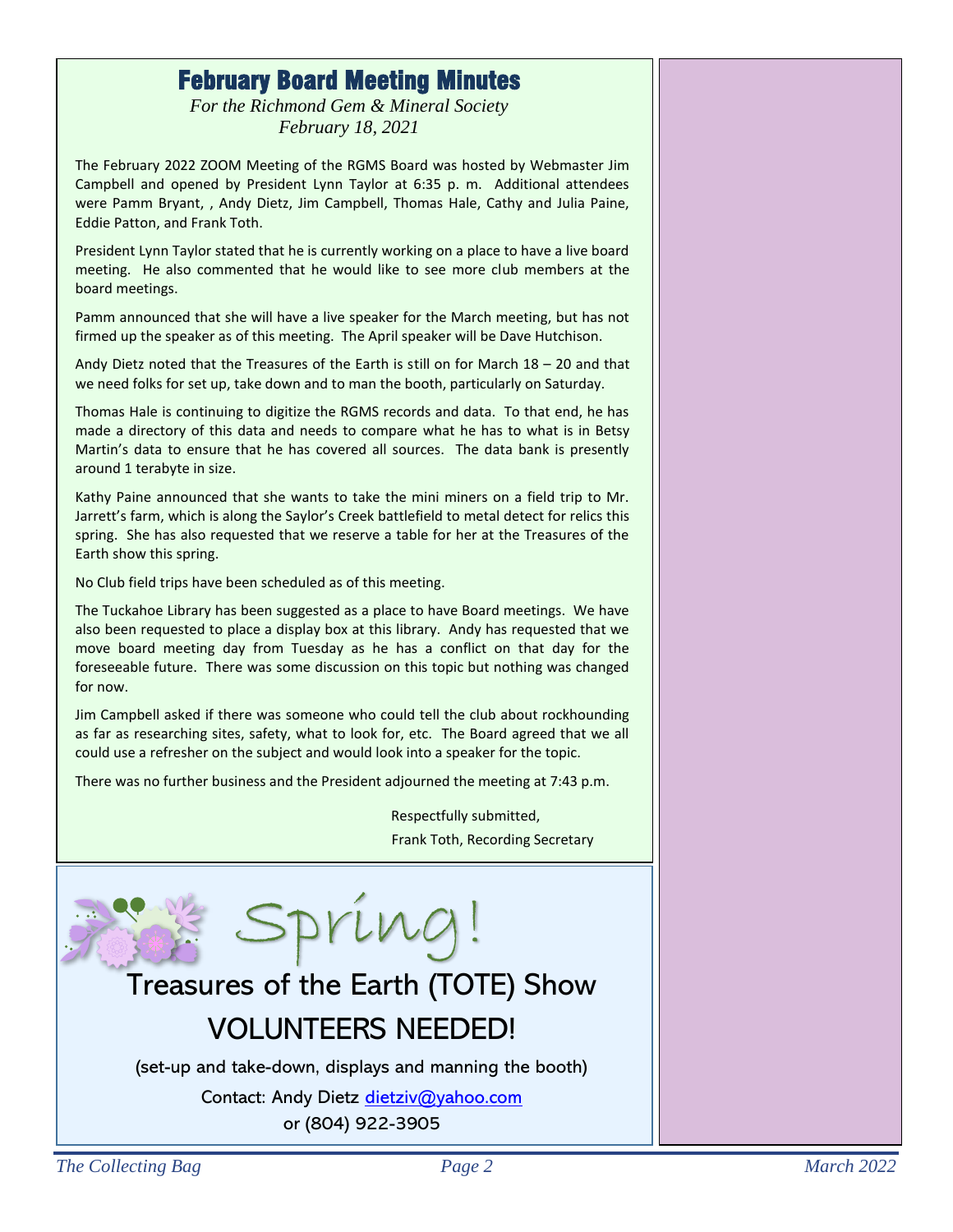## February Membership Meeting Notes

*For the Richmond Gem & Mineral Society February 11, 2021*

The February 2022 membership meeting was not convened. See Board Meeting notes for updates.





# WILLIAM & MARY

CHARTERED 1693

Currently recruiting judges for the 2022 Symposium (apply by **March 15**)

For more information:

[https://vjas.org/symposium-](https://vjas.org/symposium-593706.html)[593706.html](https://vjas.org/symposium-593706.html)

or contact RGMS member Tom Girton 804-385-5169

**81st Annual Meeting of Virginia Junior Academy of Science 2022 VJAS Research Symposium**

*Serving the World Through Science*

The College of William and Mary Williamsburg, VA

ALL VIRTUAL

Student presentations will occur via Zoom on

May 14, 2022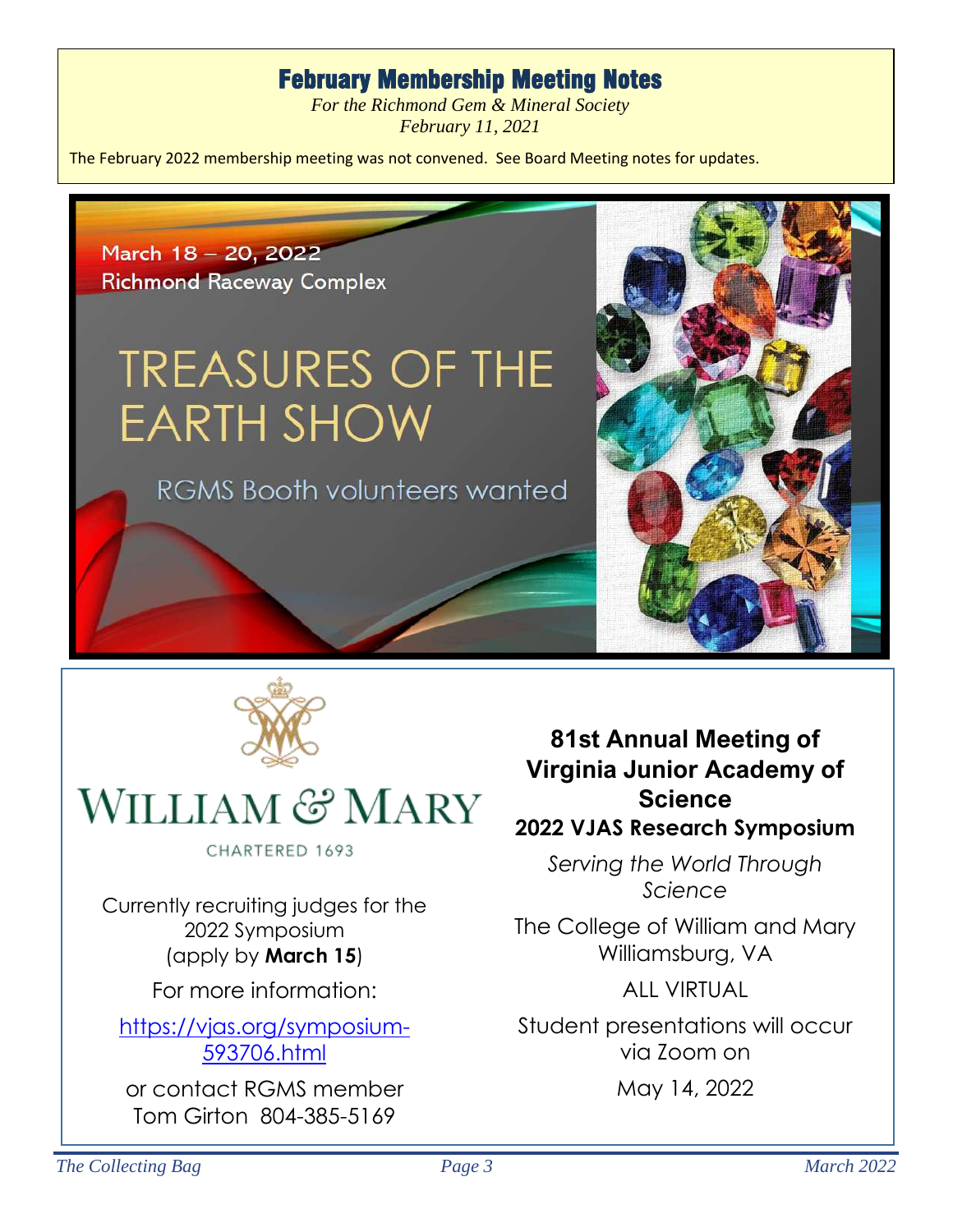

## RGMS MEMBERSHIP MEETING . MARCH 8, 2022 . 7:00 PM

# **RGMS Membership Information**

| Dues for 2022 can be<br>paid at the March<br>Membership Meeting.<br>or mailed in.<br>(due in February) | 2022 CLUB DUES<br>(includes children under 18)<br>(under 14 with adult sponsor)                                                                                                                                                                                                                                                                                                                                                                      | Send your Dues to:<br><b>RGMS</b><br>1622 Rocky Ford Road<br>Powhatan, VA 23139 |  |  |
|--------------------------------------------------------------------------------------------------------|------------------------------------------------------------------------------------------------------------------------------------------------------------------------------------------------------------------------------------------------------------------------------------------------------------------------------------------------------------------------------------------------------------------------------------------------------|---------------------------------------------------------------------------------|--|--|
| <b>WILDACRES</b><br><b>Spring Session</b><br>May 16-22, 2022                                           | The Speaker-In-Residence will be Dr. Nathalie Brandes<br>Classes - Whether looking to learn a new aspect of the hobby or just wanting<br>to improve your knowledge and skills in an area you already know, with eight<br>(8) classes to choose from, there is sure to be a class for anyone. Class<br>schedule on the website.<br>Registration - Download forms from the website. Note that single rooms will<br>be available for an additional fee. |                                                                                 |  |  |
|                                                                                                        | <b>QUESTIONS?</b><br>If you have any questions, concerns, etc., you can contact:<br>Steve Weinberger, Chairman of the Wildacres Committee<br>(cscrystals2@gmail.com)<br>Suzie Milligan - regarding registration (smilligan@stny.rr.com or 607-687-5108)<br>Mark Kucera – for info on classes and instructors (mark_j_kucera@yahoo.com or<br>914-423-8360)                                                                                            |                                                                                 |  |  |
| www.efmls.org                                                                                          | Class Schedule, and Registration forms are available on the EFMLS website.                                                                                                                                                                                                                                                                                                                                                                           |                                                                                 |  |  |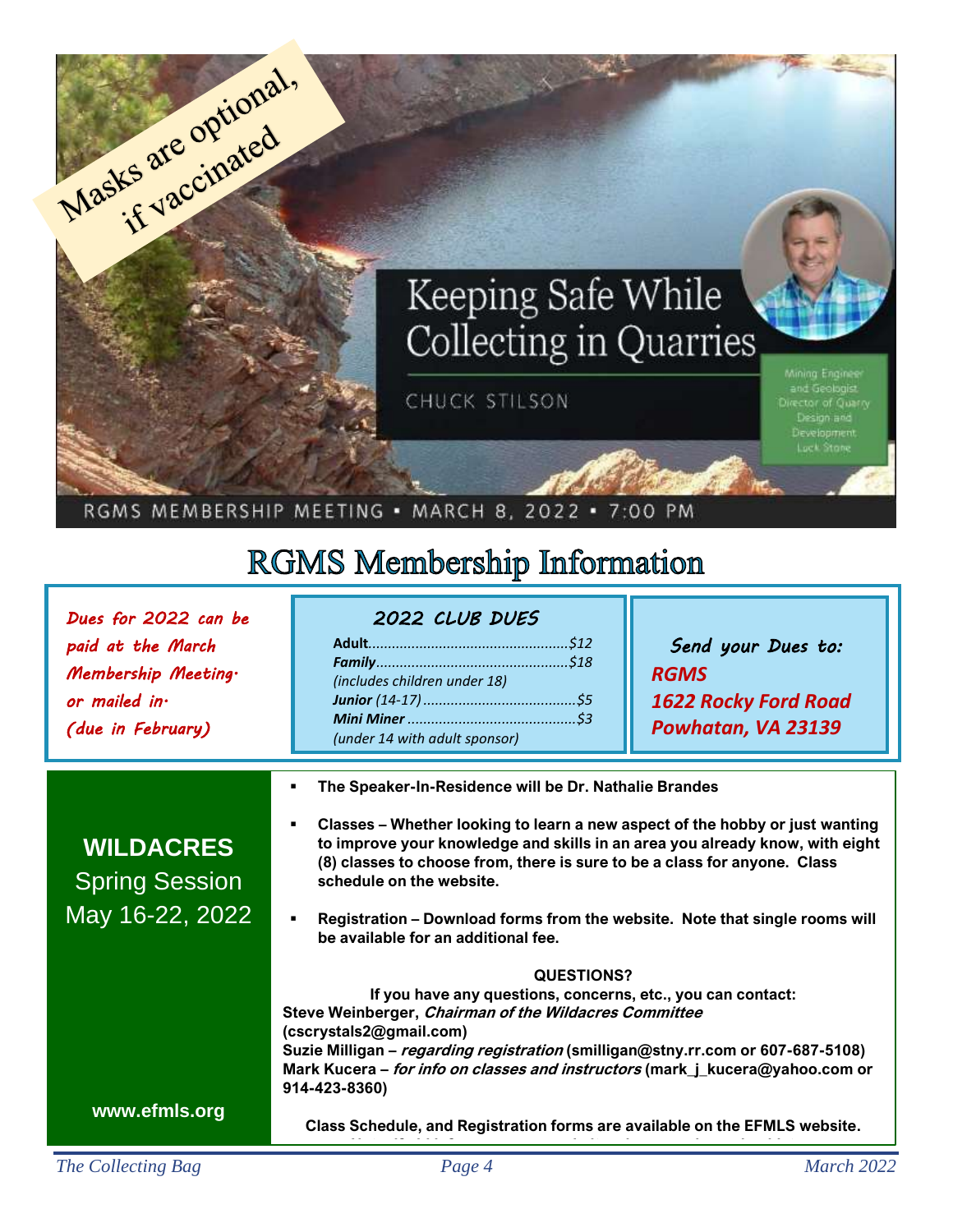

**Discover New Jewelry Tricks in Brad's "How To" Books: Amazon.com/author/bradfordsmith**

### **TWISTING WIRE**

Twisting wire can be done with an old hand drill but goes much faster with a power tool. My preference is to use a screw gun, although a Foredom should do well.

Just make a little hook out of coat hanger wire (or use a screw-in cup hook) and chuck it up in your screw gun. Grip the free ends of the wire in a vice and slip the looped end onto your hook. Keep a little tension on the wires as you twist.

Note that a power drill is too fast a tool for this unless you have one with variable speed.



### **SOLDERING PRONGS**

I often use prongs to hold an irregular cab or other object on rings and pendants. But prongs can be a little tricky to solder. You have to find some way to hold them all upright while soldering, and the simple butt joint that looks strong sometimes breaks when you start to bend the prong over the stone. There's nothing worse than having a prong break off when you're setting the stone \*#~\*!

I solved both problems with one little trick. It keeps the prongs in position for soldering, and it gives you a stronger joint at the same time.

Locate and center punch the position for each prong. Then drill holes a little smaller than your prong wire. Sand a small taper on the ends of your prong wires and stand them up in the holes. The wires support themselves, soldering is easy, and the joint is stronger because of the increased soldering area.

Wire Weaving Jewelry Class

A Wire Weaving Jewelry Class will be held **March 26 at 1:00 pm**.

Our project will be one of the woven bead pendants (*as pictured at left*).

To sign up, email Valerie at: [moonlightgems@gmail.com](mailto:moonlightgems@gmail.com)

Put "jewelry class" in the subject line.

*The Collecting Bag Page 5 March 2022*